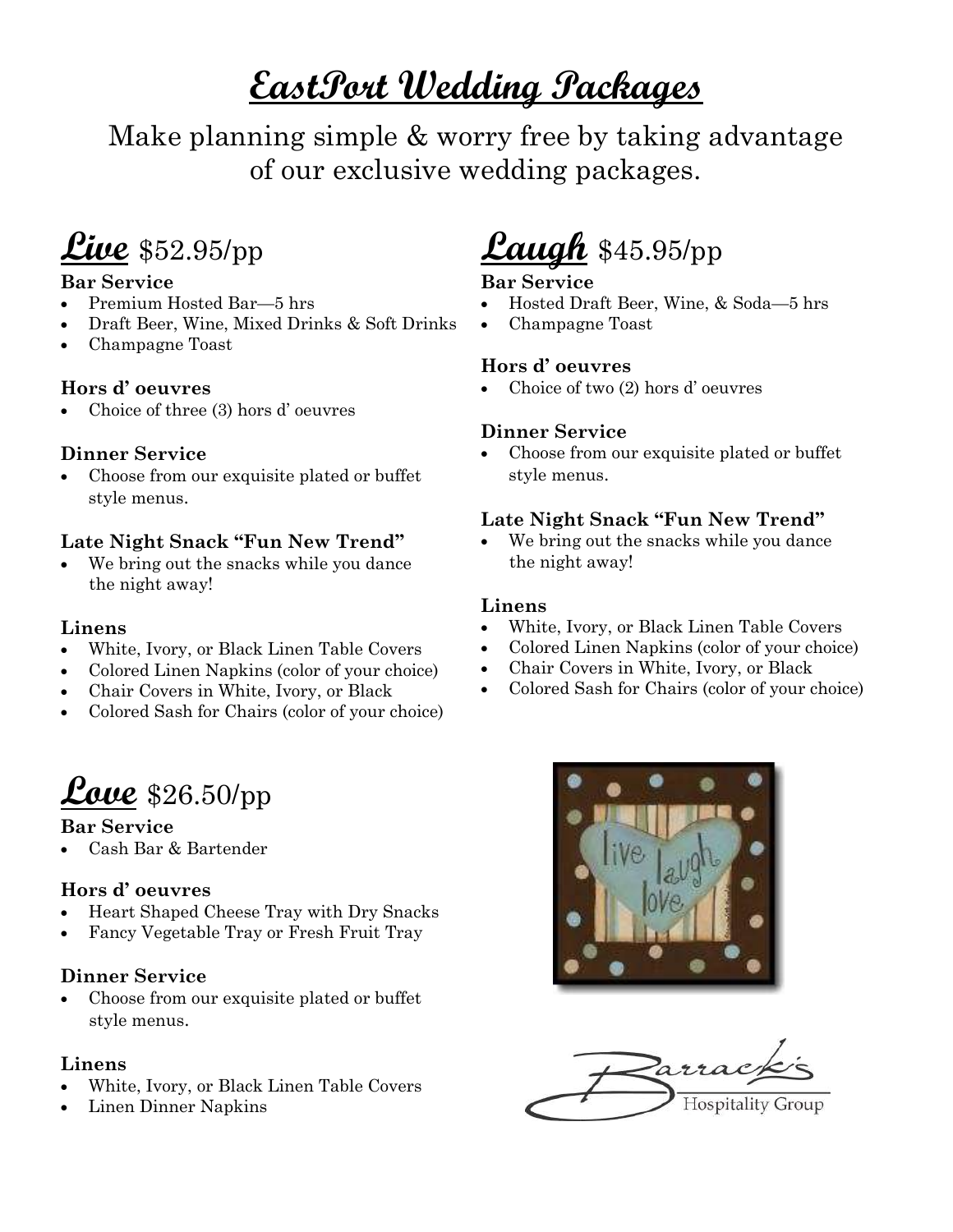# **Wedding Menus**

#### **Menus include professional catering personnel to setup, serve and clean. China plates, silverware, napkins, table covers, cake plates and forks.**

*Menus listed below can be served buffet or sit down service. All dinner entrees include salad, vegetable, potato or rice, rolls, butter, coffee and tea.*

#### **ROAST PRIME RIB OF BEEF, 8-10 oz +1.50**

Slow roasted to ensure tenderness and flavor.

#### **FILET MIGNON + \$2.00**

The most delicious and tender of steaks, served with a bordelaise sauce with fresh mushrooms.

#### **PETITE FILET & GRILLED SHRIMP + \$3.45**

The most delicious and tender of steaks-served with a bordelaise sauce with two extra large grilled marinated shrimp.

#### **SIRLOIN BEEF TIPS BURGUNDY**

Morsels of choice sirloin in a savory wine sauce with fresh mushrooms.

#### **STUFFED CHICKEN BREAST**

A boneless breast of Chicken stuffed with apple raisin dressing, or Florentine dressing and roasted to perfection. Served with Rice pilaf.

#### **BREAST OF CHICKEN KIEV**

A breaded breast of chicken filled with herbs and butter and topped with cheddar cheese sauce.

#### **PANKO HERB ENCRUSTED BREAST OF CHICKEN**

\*Signature Item\* - Boneless breasted chicken with a light crispy breading, served with a white wine cream sauce.

#### **ROASTED CENTER CUT PORK LOIN**

The most tender and succulent cut of pork served with a wild plum sauce.

#### **CHICKEN MARSALA**

Herbed chicken sauteed with mushrooms and Marsala wine.

## *TUSCAN CHICKEN*

*Breast of Chicken topped with a garlic cream sauce with spinach and sun dried tomatoes.*

*An 20% service charge and sales tax will apply to all food and beverage sales.*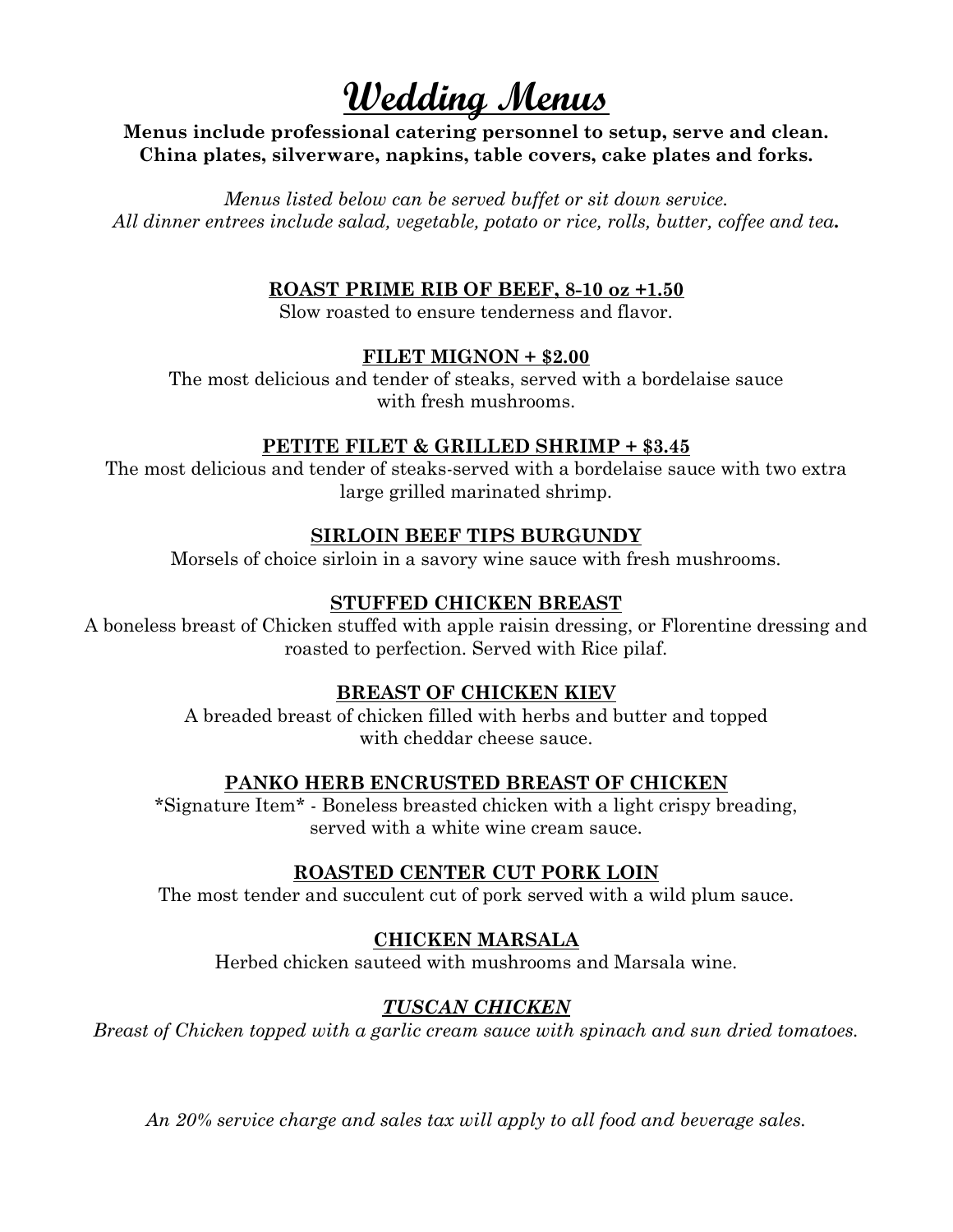# **Buffet Wedding Menus**

**Menus include professional catering personnel to setup, serve and clean. China plates, silverware, napkins, table covers, cake plates and forks.**

*All dinner entrees include salad, vegetable, potato or rice, rolls, butter, coffee and tea.*

#### **ENTRÉE SECTION 1 ENTRÉE SECTION 2**

Hand-Carved Prime Rib +1.50 Oven Roasted Breast of Chicken Hand-Carved BBQ Beef Brisket Fried or Baked Chicken Hand-Carved Choice Roast Beef Grilled Chicken Breast Hand-Carved Honey-Glazed Ham Chicken Marsala or Tuscan Chicken Panko Herb Encrusted Breast of Chicken Pasta with Italian Meat Sauce Marinated Sirloin Steak +1.50 Baked Fish w/Lemon Dill Sauce Sirloin Beef Tips Burgundy Chicken Fettuccini Hand-Carved Rack of Pork Loin Five-Cheese Tortellini

Italian Meat or Vegetable Lasagna

Whipped Potatoes Tossed Salad with Dressing Garlic Mashed Caesar Salad Baked Potatoes Pasta Salad AuGratin Potatoes Vegetable Pasta salad Scalloped Potatoes Fruit Jell-O Salad Roasted Red & Yukon Gold Potatoes Coleslaw Rice Almondine Applesauce Twice Baked Potato

#### **POTATOES or RICE SALAD (Choose 2) or (Choose 1 if preset)**

#### **VEGETABLES**

Green Beans with Bacon and Onion Buttered Corn Italian Green Beans Sugar Snap Peas Buttered Peas Buttered Sliced or Whole Baby Carrots Sicilian Blend (Green Beans, Carrots, Cauliflower, Red & Yellow Peppers) Broccoli Normandy (Broccoli, Cauliflower & Carrots) Normandy Blend (Broccoli, Cauliflower, Carrots, Yellow & Green Zucchini) Scandinavian-Style (Peas, Julienne Carrots, Zucchini & Green Beans)

*An 20% service charge and sales tax will apply to all food and beverage sales.*